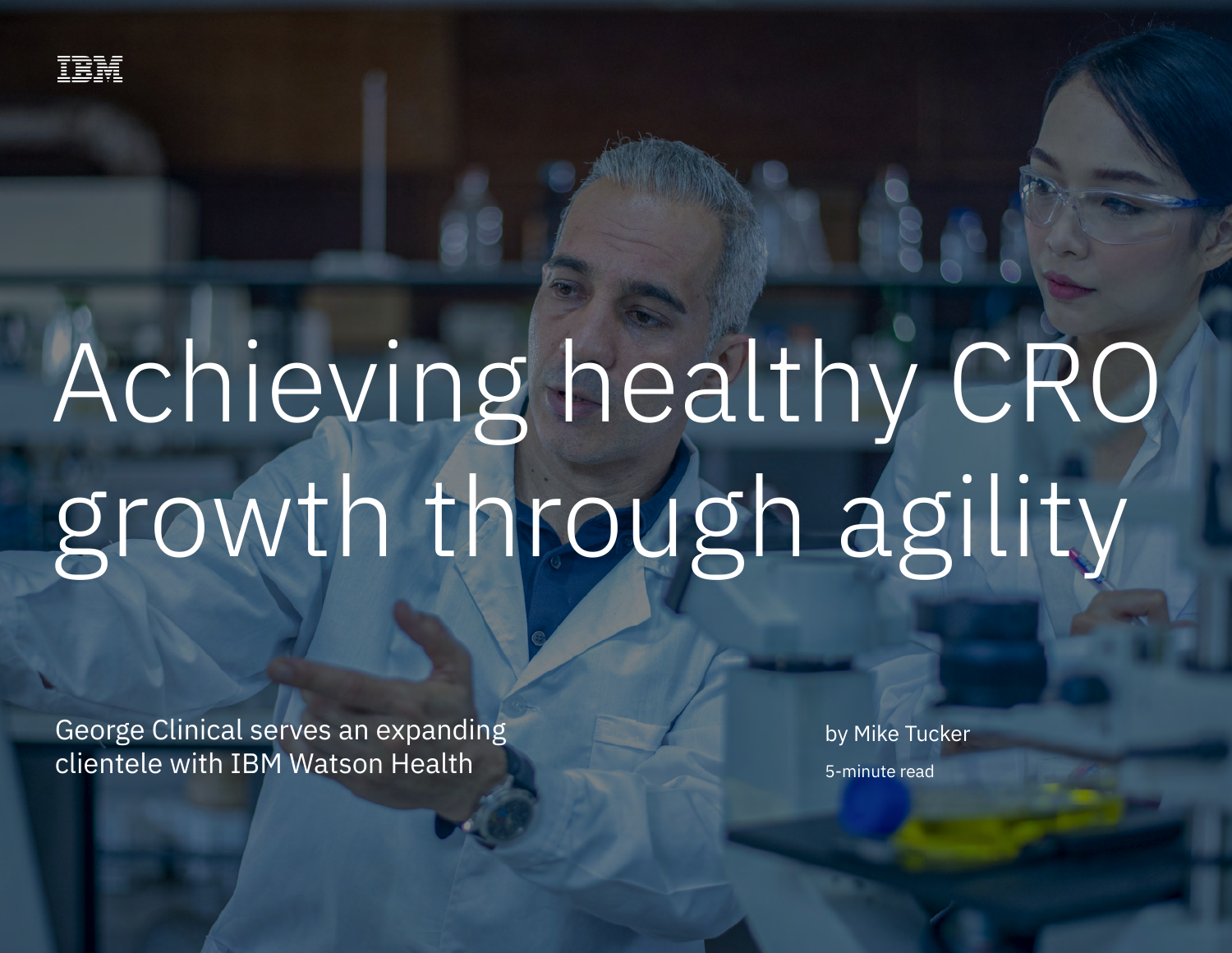s the number of clinical trials in the Asia-Pacific region continues s the num<br>clinical tri<br>the Asia-F<br>region cor<br>to increase, George Clinical, a contract research organization based in Sydney, Australia, has been well-positioned for expansion. The firm is also growing to serve the wellestablished North American and European clinical trial markets. George Clinical specializes in a wide range of therapeutic areas including oncology, kidney and metabolic, cardiovascular, neurology, respiratory, endocrinology and medical devices.

Further contributing to George Clinical's prominence is its affiliation with the George Institute for Global Health, a



world leader in chronic disease and other research categories.

"What makes George Clinical stand out is the scientific leadership that we can provide in various therapeutic areas," says Ullas Arabhavi, Head of Data Management for George Clinical. "We can contact leading researchers and principal investigators in key specialties, and we often have better availability to these experts than other CROs."

Around 2013, the George Institute for Global Health was working on

several key research projects that required external assistance. These projects included endpoint adjudication involving thousands of research subjects. The Institute asked IBM to help build databases for these projects. IBM also trained staff on how to use the [IBM® Clinical Development](https://www.ibm.com/products/clinical-development) solution, a clinical data management system from [IBM Watson Health®](https://www.ibm.com/watson-health) that enables users to organize and analyze report data from anywhere in the world.

IBM Clinical Development expertise was transferred to George Clinical,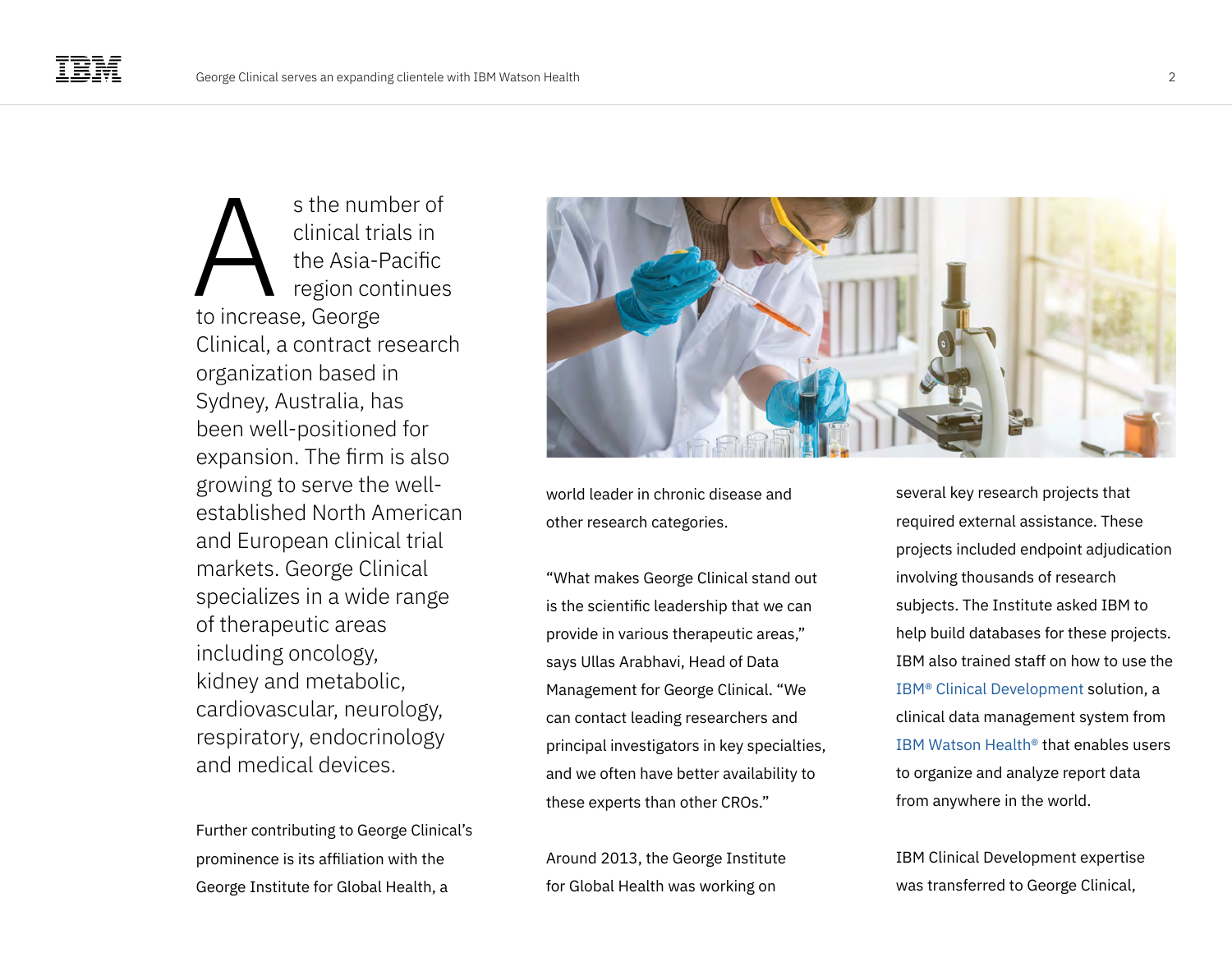whose staff also became self-sufficient in using the platform. George Clinical's adoption of IBM Clinical Development proved to be timely, equipping the CRO with a transformative tool—just as the Asia-Pacific market for clinical studies entered a steep growth curve.

George Clinical's Database Development team has grown significantly over the last decade. As IBM Clinical Development experts, the team can build clinical trial databases ranging from simple to complex designs and incorporating a diversity of modules.

Recently, George Clinical used the IBM Clinical Development solution to support several landmark studies that focused on diabetic kidney disease. These studies involved thousands of patients and large datasets, and the endpoint adjudication functionality of the solution proved especially valuable.

Provided CRO clients with more flexible pricing options for cost

savings

to provide a competitive advantage when serving a variety of clients and markets

Modular platform design and ease of use enabled George Clinical to

expedite

self-sufficiency in building and managing clinical trial databases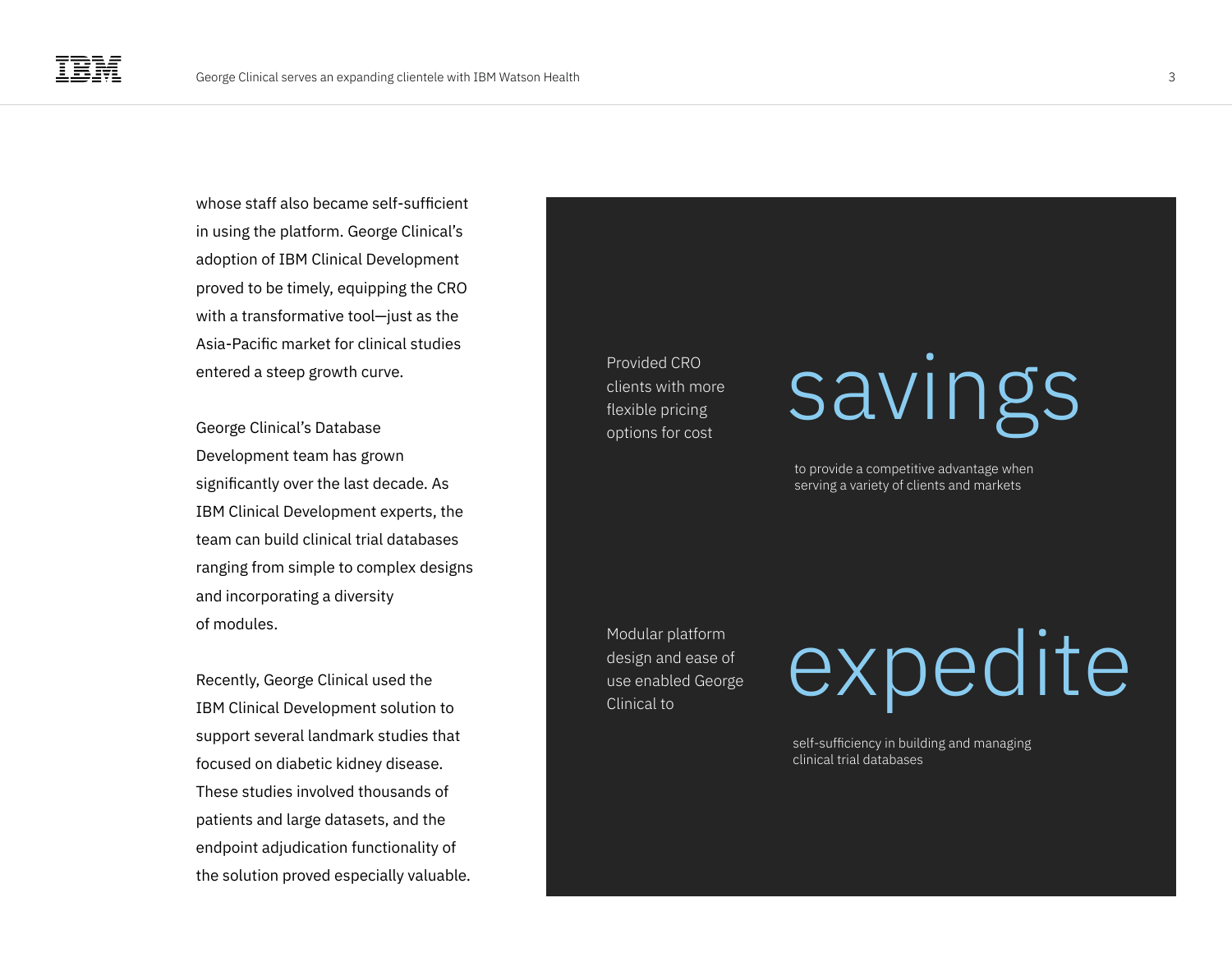## Greater flexibility for more studies

Building on its affiliation with a prestigious research institute and its prime location in the Asia-Pacific region, George Clinical has experienced a surge in growth. "Doing things with IBM Clinical Development helped us support our clients in terms of speed, accuracy and consistency," says Arabhavi. "These are key advantages of this electronic data capture (EDC) platform, along with its ease of use."

Early on, George Clinical discovered another IBM Clinical Development competitive advantage that helped win clinical trial contracts. "Working



with a unified platform with all of the necessary modules has helped us, as well as flexible pricing," says Arabhavi. "This gives us the agility to provide

lower-cost vehicles to run projects for academic clients and smaller organizations and support trials in developing countries."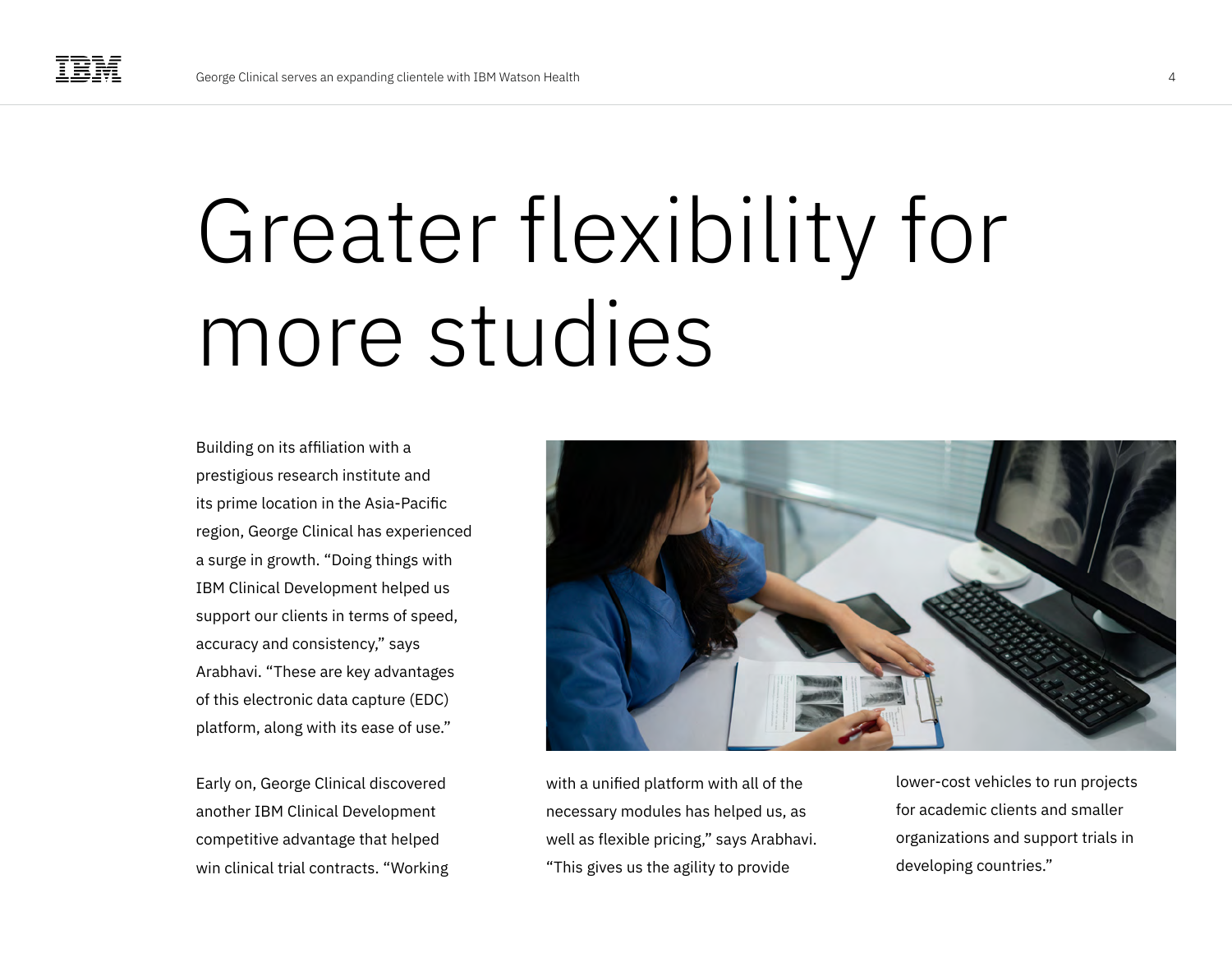"For example, if a sponsor is performing a study in India, cost is going to be a sensitive issue," says Arabhavi. "Our rate card flexibility with IBM Clinical Development gives us an advantage over other providers who may not have geographic-specific rate cards. IBM also offers an academic rate card which is significantly less expensive when compared to commercial rates."

One of the most critical steps in any clinical trial is endpoint adjudication, where medical experts and regulatory bodies determine if protocol-defined endpoints have been met. The endpoint adjudication process is essential to the overall safety monitoring plan for complex clinical drug and device trials. "IBM Clinical Development supports endpoint adjudication, which is something not many other EDC platforms provide," says Arabhavi.

"IBM Clinical Development is helping us expand into new markets and

support clinical trials in rapidly growing fields such as oncology," says Arabhavi. "Addressing protocol amendments leading to mid-study updates that are typical with oncology studies is never easy. However, IBM has given us the ability to handle these changes efficiently. We feel that IBM Clinical Development is more robust than other EDC tools for late-phase studies with complex study designs."

"IBM Clinical Development is helping us expand into new markets and support clinical trials in rapidly growing fields such as oncology. This solution also supports endpoint adjudication, which is something not many other EDC platforms provide."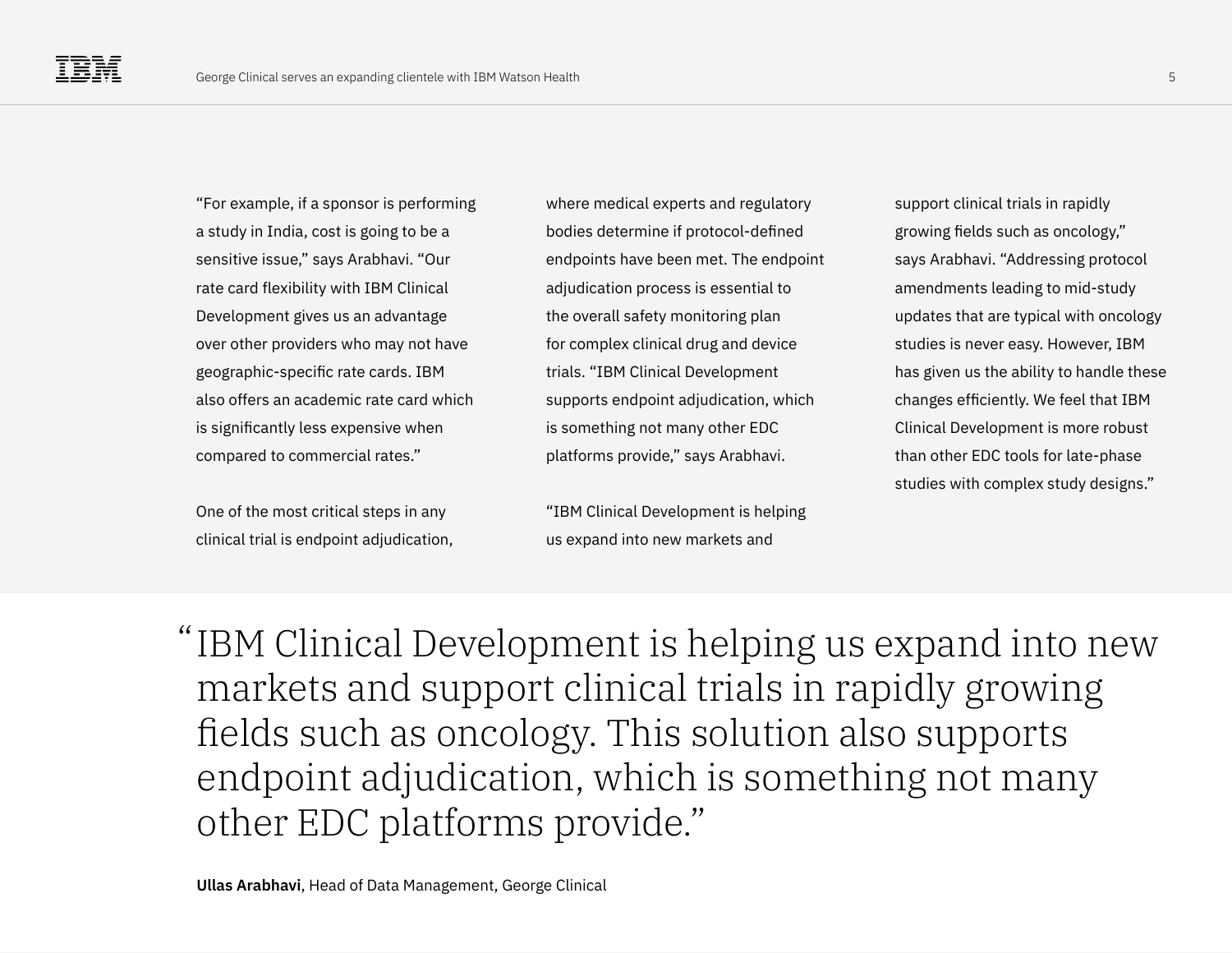## Positioned for worldwide growth

While continuing to grow in its original Asia-Pacific market, George Clinical is also expanding into Europe and the US and has established a global presence. By providing clinical research services to both the nonprofit and commercial sector, the firm is also wellpositioned for engaging with clinician and patient groups.

"With IBM Clinical Development, we can support all areas of therapeutic studies," says Arabhavi. "We have a good mix of all phases of clinical trials, from Phase One to post-marketing surveillance studies, and have



concluded studies with huge patient populations. Things have gone well with IBM."

In addition to using IBM Clinical Development for building databases, George Clinical is also taking advantage of the platform's other functionalities, such as APIs. "In several of our studies, we've built APIs so the data flows into IBM Clinical Development from external sources," says Arabhavi. "In the future,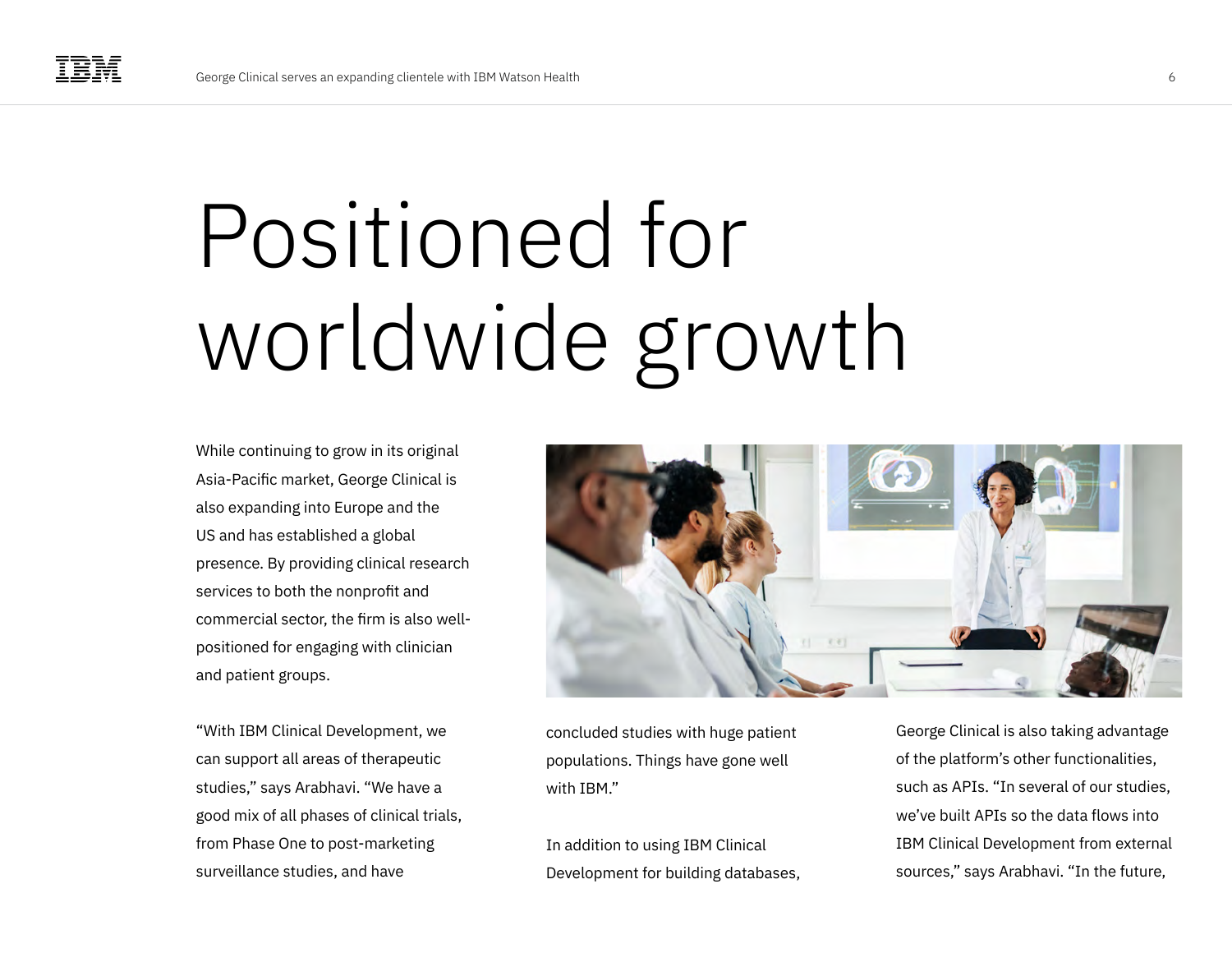we will look at the platform for support on projects involving e-consenting and electronic clinical outcome assessment."

When the COVID-19 pandemic started spreading in China, IBM began offering the IBM Clinical Development solution free of charge to eligible sponsors and CROs. Using this tool, George Clinical

was able to rapidly set up databases to support Covid-related clinical trials. "Participating in the IBM Clinical Development free COVID-19 program is an example of the strong partnership we have built with IBM," says Arabhavi.

As it has with so many other organizations, the COVID-19 pandemic has caused George Clinical to think about

doing things differently in the future. "COVID-19 acted like a catalyst. During the next few years, we're going to see what technology can offer, how it can enable us to do things more efficiently and keep quality at the center," says Arabhavi. "We will keep on exploring the advantages of technology and look forward to IBM continuing to support us the way they always have."

Working with a unified platform with all the necessary "modules has helped us, as well as flexible pricing. This gives us the agility to provide suitable systems at a competitive cost to run projects for academic clients and smaller organizations or support trials in developing countries."